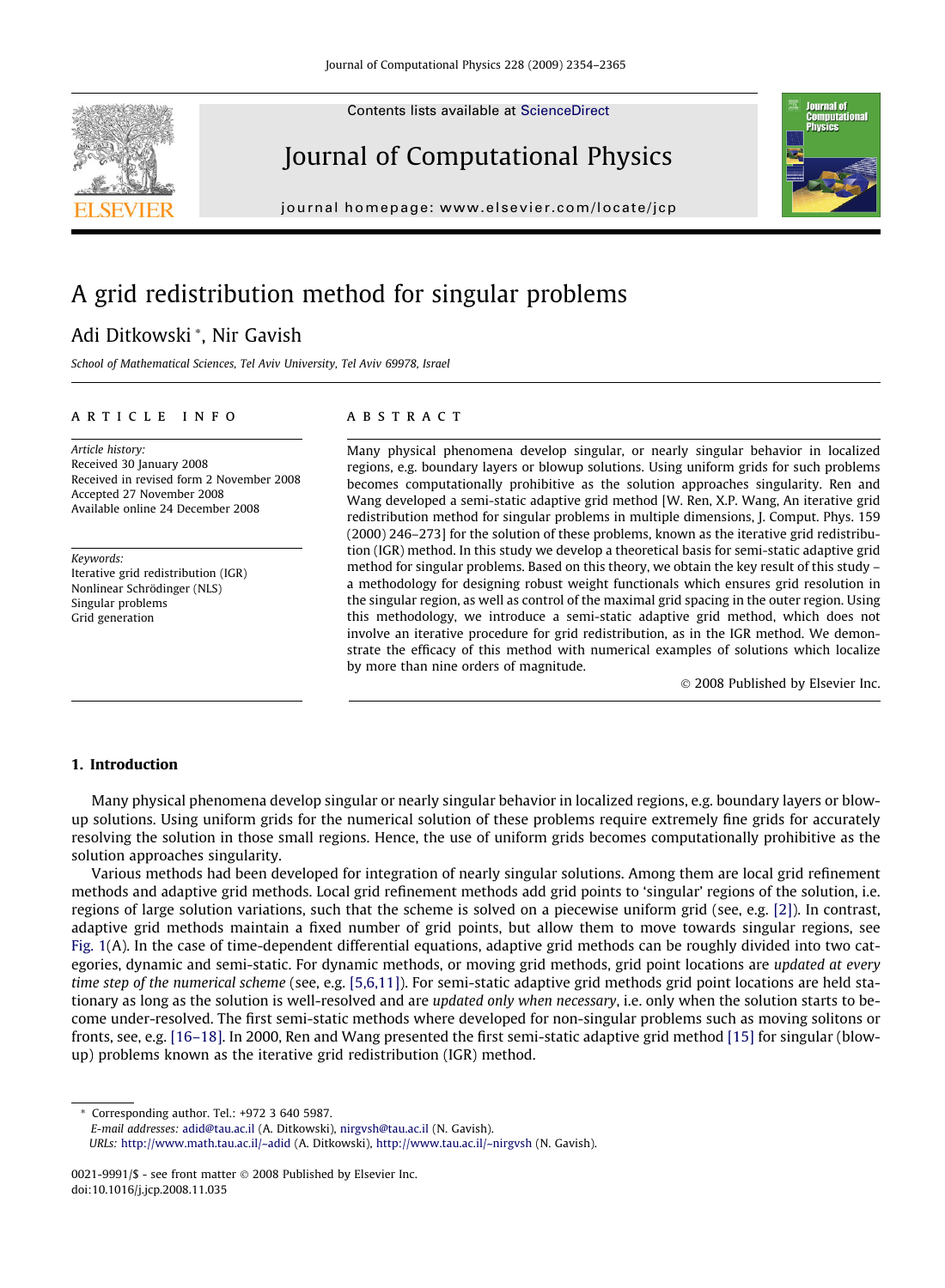<span id="page-1-0"></span>

Fig. 1. Illustration of (A)  $u(x)$  (solid), and the projection of u on non-uniform grid {x<sub>i</sub>} ( $\circ$ ). Bottom lying graph is the location of grid points x<sub>i</sub>. (B) Mapping  $x = T(\xi)$  (solid), and the projection of T on uniform grid  $\{\xi_i\}$  (\*). Bottom lying graph is the location of grid points  $\{\xi_i\}$  and left standing graph is the location of grid points  $x_i$ . (C)  $u(T(\xi))$  (solid), and the projection of u on  $\{\xi_i\}$  ( $\circ$ ). Bottom lying graph is the location of grid points  $\xi_i$ .

In this paper, we focus on semi-static adaptive grid methods for singular problems. We consider only the one-dimensional case and focus on blowup problems characterized by a fixed or slowly moving singular region. These types of problems arise in collapsing ring solutions of the nonlinear Schrödinger equation, see [\[9,7\]](#page-11-0), which motivated this study. The study of this case also serves as a basis for the development of similar methods in higher-dimensions and for different singular behaviors.

A key component of any adaptive method is how to find a grid distribution that is adapted to the solution. A common approach to find the new locations of the grid points is to use DeBoor's equidistribution principle [\[3\]](#page-11-0). According to this principle the grid points {x<sub>i</sub>} are distributed such that some measure w[u] of the solution, denoted as the weight functional, is uniformly spread over the whole domain, i.e.

$$
\int_{x_i}^{x_{i+1}} w[u(x)]dx \equiv \text{Const}, \quad w > 0. \tag{1}
$$

For example, if  $w$  is chosen to be the arclength, i.e.  $w[u(x)] =$  $\frac{1}{\sqrt{2}}$  $\sqrt{1 + (u')^2}$ , the grid points  $\{x_i\}$  are distributed such that the arclength of  $u$  at all intervals  $[x_i, x_{i+1}]$  is equal. Therefore, the larger the gradients, the shorter the intervals. Hence, large values of  $w[u(x)]$  leads to high concentration of grid points.

It turns out that equidistribution does not always ensure that the grid distribution adapts to the solution. Extensive study has been dedicated to designing robust weight functionals for which the grid distribution adapts to the solution, see, e.g. [\[1,20\].](#page-11-0) For the case of nearly singular solutions, Ren and Wang [\[15\]](#page-11-0) concluded that, unless the specific solution dynamics are a priori known, equidistribution only moderately improves the grid distribution. Based on this conclusion, Ren and Wang developed the iterative grid redistribution (IGR) method. This method involves successive applications of the grid redistribution process. As a result, the moderate improvements in grid distribution achieved at each grid redistribution accumulate to a significant improvement in the overall grid distribution. This approach led to ground breaking results; it was the first time a semi-static adaptive grid method was developed and used to solve hard problems in one and two dimensions, see, e.g. [\[8,10\]](#page-11-0). The IGR method was later extended to the three-dimensional case [\[21\].](#page-11-0)

However, some issues concerning the IGR method were left open. The method is sensitive to the choice of weight functional. Certain weight functionals may give excellent results for some problems, but may fail under a different setting, e.g. a change of the initial condition (see Section 5 for examples). Moreover, typically all grid points are attracted to the singular region. Therefore, the adaptivity of the grid distribution is achieved at the cost of losing grid resolution in the outer region. These issues make the method hard to implement as it requires customizing many small details for specific problems (e.g. fine-tuning of the weight functional or handling problems that occur due to grid under-resolution in the tail of the singular region).

The goal of our study is to address these issues. In Section 2, we analyze the stationary grid redistribution (SGR) process for blowup problems. A key result of this analysis is finding a design criterion for weight functionals. Using this criterion, we then show that it is possible to construct robust weight functionals such that the stationary grid redistribution (SGR) process adapts the grid distribution to the solution, even when the solution is close to singular. As a result, the iterative application of the SGR process becomes unnecessary. In Section 3, we show how to control the maximal grid spacing, so that grid adaptivity can be achieved without loss of grid resolution in the outer region. This achievement is our second key result. In Section 4, we review the steps to implement the adaptive method for a time-dependent problem. These implementation details are significantly simplified compared to the original semi-static adaptive method. For example, the grid distribution is now found by only three Matlab lines that implement simple integration, while in previous methods it required solving a nonlinear ODE. The efficiency and robustness of this method is demonstrated in Section 5 by applying our method to the nonlinear Schrödinger equation. Final remarks are given in Section 6.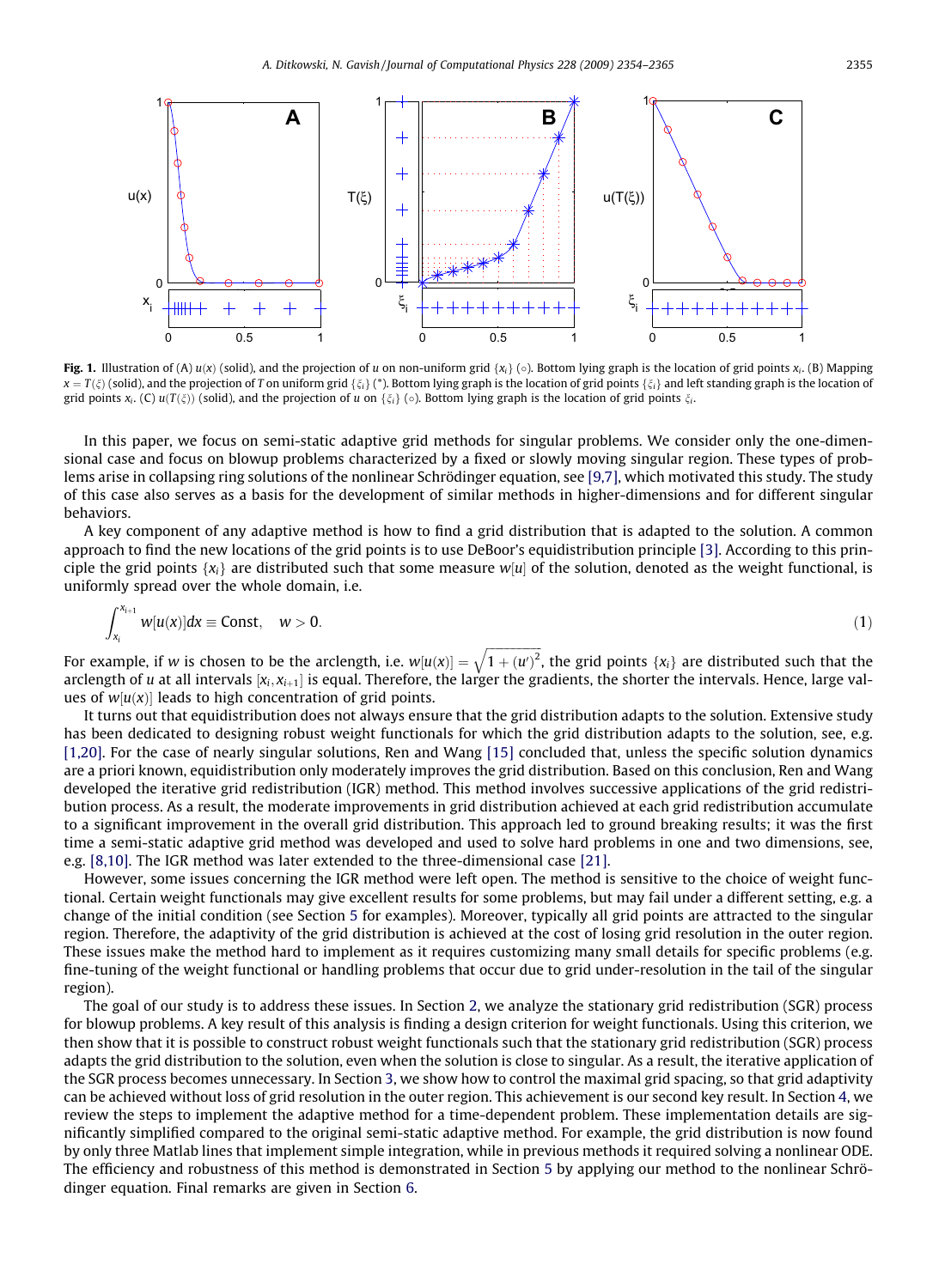# <span id="page-2-0"></span>2. The stationary grid redistribution (SGR) process

In this section, we analyze the grid redistribution process for finding a grid distribution for a given function.

As was noted, a common approach to find the grid points distribution is to use DeBoor's equidistribution principle [\(1\)](#page-1-0). However, when using the equidistribution principle, the grid distribution may not adapt to functions which are close to singular. For example, as was demonstrated by Ren and Wang [\[15\],](#page-11-0) in the case of the function

$$
u = \frac{1}{\varepsilon} e^{-\left(\frac{x}{\varepsilon}\right)^2} \tag{2}
$$

and the weight functional  $w = \sqrt{1 + u}$ , the grid points distribution tends to a uniform distribution as  $\varepsilon \to 0$ , see column A of Fig. 2.

In fact, the equidistribution principle leads to failure due to an improper choice of the weight functional, which is the only parameter of [\(1\).](#page-1-0) We now want to find a criterion for the design of the weight functional. To do so let us first distinguish between three possible cases for the behavior of the grid points distribution in the extreme case, i.e. when the function is close to singular,

- (1) Sub-adaptive case no grid points are attracted into the singular region in the extreme case, as in column A of Fig. 2. Clearly, this is undesired.
- (2) Over-adaptive case all grid points are attracted into the singular region in the extreme case, see column C of Fig. 2. Here the primary goal of concentrating grid points into the singular region is achieved at the expense of losing resolution in the outer region.
- (3) Adaptive case a specified portion of the grid points is mapped into the singular region and the rest of the grid points are mapped to the regular region. For example, in column B of Fig. 2 half the grid points are mapped into the singular region and half of the grid points are mapped to the outer region.

We are, therefore, interested in designing a weight functional such that the resulting grid distribution is adaptive.

# 2.1. Analysis – finding a criterion for weight functional design

Let us, first, note that the equidistribution principle [\(1\)](#page-1-0) determines the discrete locations of the grid points and therefore hard to analyze. The first step of the analysis is, therefore, to find an equivalent expression for the (continuous) distribution of the grid points location which is easier to analyze. The original approach to do so was to take the limit of infinite grid points in [\(1\)](#page-1-0). This approach leads to a nonlinear ODE for the grid points distribution [\[15, Eq. \(2.4\)\]](#page-11-0), which, due to the form of its nonlinear term, is hard to analyze. We take a different approach and consider a continuous version of the equidistribution principle [\(1\)](#page-1-0). As will be shown, an explicit expression for the (inverse of the) grid point locations naturally arises from this continuous version and leads the way for the analysis. We note that both approaches are analytically equivalent.

To consider a continuous version of the equidistribution principle, we first refer to the distribution of grid points at the discrete level as a mapping T from an initial uniform grid  $\{\zeta_i=\frac{i}{n}\}$  to a new grid  $\{x_i\}$ , where  $i=0,\ldots,n$ , see [Fig. 1\(](#page-1-0)B). To find a continuous version of the equidistribution principle  $(1)$ , we note that when the constant in  $(1)$  is determined the equidistribution principle becomes



Fig. 2. Location of grid points  $x_i = T(\xi_i)$  for  $\xi_i = 0, 0, 1, \ldots, 1$ . Grid distribution was determined by the equidistribution principle [\(3\)](#page-3-0) for function (2) with  $\kappa = 1/5$ , 1/50 and 1/150 (top to bottom, respectively) and for the following weight functionals – column A:  $w = \sqrt{1 + u}$ ; column B:  $w = \sqrt{1 + u^2}$ ; column C:  $w = \sqrt{1 + u^3}$ .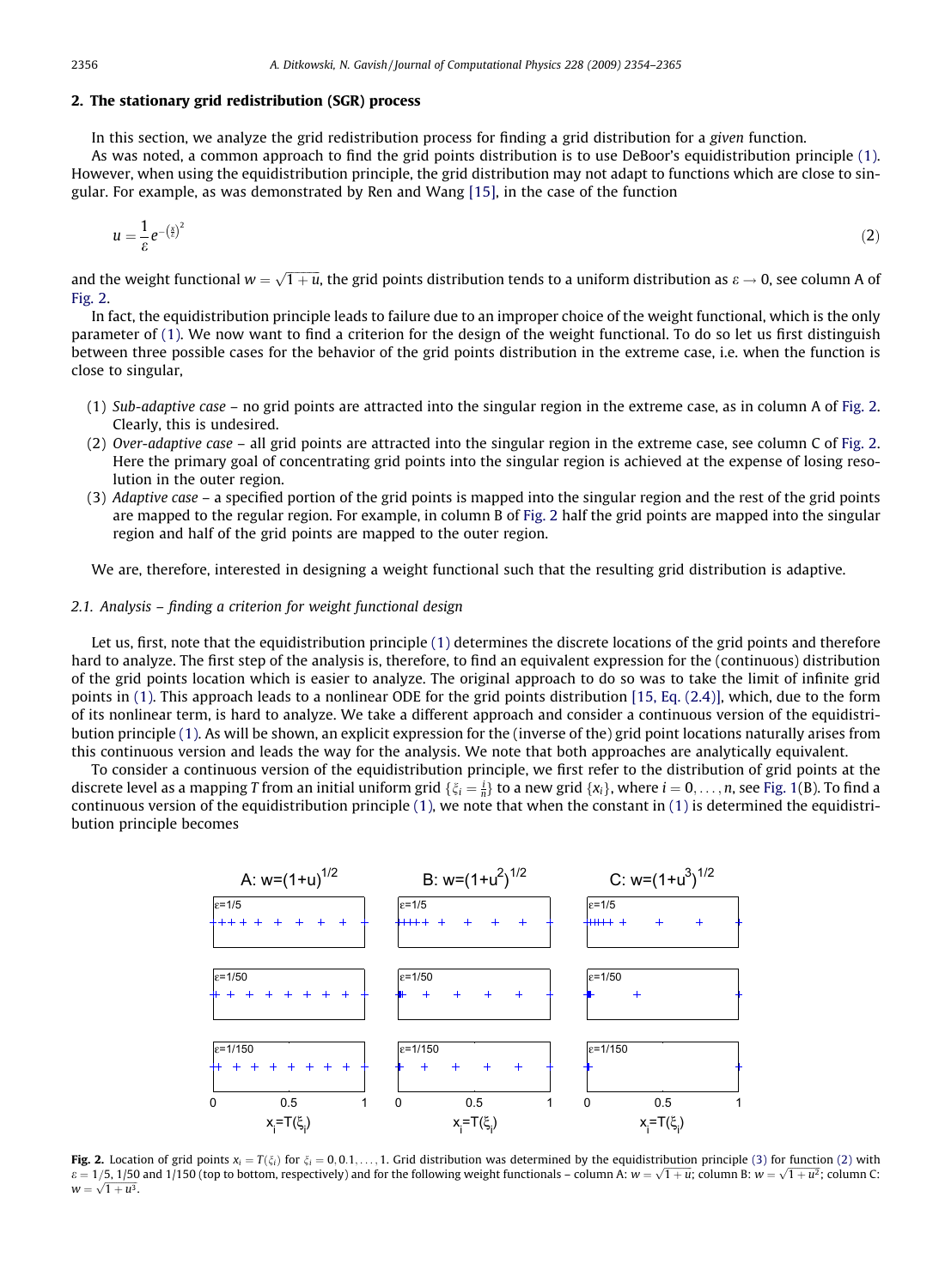<span id="page-3-0"></span>
$$
\int_{x_i}^{x_{i+1}} w[u(x)] dx = \frac{1}{n} \int_{x_0}^{x_n} w[u(x)] dx = (\xi_{i+1} - \xi_i) \int_{x_0}^{x_n} w[u(x)] dx, \quad w > 0.
$$

Therefore, the continuous version of the equidistribution principle [\(1\)](#page-1-0) for any  $\xi_{\alpha}$ ,  $\xi_{\beta} \in \Omega_c$  is

$$
\int_{T(\xi_x)}^{T(\xi_\beta)} w[u(x)]dx = (\xi_\beta - \xi_\alpha) \int_0^1 w[u(x)]dx, \quad w > 0.
$$
\n(3)

This equation implies an explicit expression for the grid points locations. Indeed, substituting  $\xi_\beta=T^{-1}(x)$  and  $\xi_x=0$  in (3) gives

$$
T^{-1}(x) = \frac{\int_0^x w[u(s)]ds}{\int_0^1 w[u(s)]ds}.
$$
 (4)

Eq. (4) opens the way for the analysis. Here, for bravity, we assume that the singular region of  $u$  is  $[0,\varepsilon]$  and that the weight functional is chosen such that its  $L^1$  norm is bounded outside the singular region.<sup>1</sup> i.e.

$$
\lim_{\varepsilon \to 0} \int_{\varepsilon}^{1} w[u(s)] ds \leqslant C, \quad 0 < C < \infty. \tag{5}
$$

Then, by  $(4)$ , the relative number of grid points that are mapped by T into the singular region of u

$$
\ell_{\varepsilon} = \frac{|T^{-1}([0,\varepsilon])|}{|T^{-1}(\Omega_{p})|} = \frac{\int_{0}^{\varepsilon} w[u(s)]ds}{\int_{0}^{1} w[u(s)]ds}.
$$
\n(6)

Eq.  $(6)$  directly implies the following proposition which defines the conditions under which the mapping T is sub-adaptive, over-adaptive or adaptive.

**Proposition 1.** Let u(x;  $\varepsilon$ ) :  $\Omega_p \to \mathbb{C}$  be a given function and let w[u]  $> 0$  be a weight functional. Assume that the singular region of u is  $[0, \varepsilon]$  and that (5) holds. Let  $T(\xi)$  be the grid mapping determined by (3). Then,

- (1) If  $\lim_{\varepsilon\to 0} \int_0^{\varepsilon} w[u(s)]ds = 0$ , then the mapping T is sub-adaptive.
- (2) If  $\lim_{\varepsilon \to 0} \int_0^{\varepsilon} w[u(s)]ds = \infty$ , then T is over-adaptive.
- (3) If  $0 < \lim_{\varepsilon \to 0} \int_0^{\varepsilon} w[u(s)]ds < \text{Const} < \infty$ , then T is adaptive.

**Proof.** The relative number of grid points mapped to the singular region in the extreme case  $(\varepsilon \to 0)$ , is explicitly given by  $\ell_0 = \lim_{\varepsilon \to 0} \ell_{\varepsilon}$ . In terms of  $\ell_0$ , the following cases are possible,

$$
\left\{\n\begin{array}{ll}\n\ell_0 = 0 & \text{sub-adaptive} \\
0 < \ell_0 < 1 & \text{adaptive} \\
\ell_0 = 1 & \text{over-adaptive}\n\end{array}\n\right.
$$

The denominator of  $\ell_{\varepsilon}$  is  $\int_0^1 w ds=\int_0^{\varepsilon}w ds+\int_{\varepsilon}^1 w ds$  and from (5) it follows that  $\lim_{\varepsilon\to 0}\int_{\varepsilon}^1 w ds$  is a positive constant. Hence,  $\ell_0 = \lim_{\varepsilon \to 0} \int_0^{\varepsilon} w \, ds / \int_0^{\varepsilon} w \, ds + \text{Const}$ , from which the result follows.  $\Box$ 

Proposition 1 characterizes the mapping  $T$  in terms of the weight functional and by that enables us to find a simple criterion for designing an 'adaptive' weight functional.

Corollary 2. The mapping T is adaptive if the weight functional w scales reciprocally to the width of the singular region, i.e.

$$
w\sim\frac{1}{\varepsilon}.
$$

**Proof.** By Proposition 1 the mapping T is adaptive if and only if  $0<\lim_{\varepsilon\to 0}\int_0^\varepsilon w[u(s)]ds<\mathrm{Const}<\infty.$  This is achieved when  $w \sim \frac{1}{\varepsilon}$ .  $\Box$ 

By the same reasoning, if the weight functional is asymptotically smaller than the reciprocal of the width of the singular region, i.e.  $w \ll 1/\varepsilon$  then the mapping is sub-adaptive and if  $w \gg 1/\varepsilon$  then the mapping is over-adaptive.

In column A of [Fig. 2](#page-2-0),  $w \sim 1/\sqrt{\varepsilon}$  while the width of the singular region is  $\mathcal{O}(\varepsilon)$ , hence the mapping is sub-adaptive. By Cor-<br>In column A of Fig. 2,  $w \sim 1/\sqrt{\varepsilon}$  while the width of the singular region is  $\math$ ollary 2, to achieve adaptiveness for this example, we need to modify the weight functional such that it scales as  $1/\varepsilon$ . For bitary 2, to actneve adaptiveness for this example, we need to modify the weight functional such that it scales as  $1/\varepsilon$ . For example, we can choose  $w = \sqrt{1+u^2}$ . In this case,  $\lim_{\varepsilon \to 0} \int_0^{\varepsilon} w[u(s)]ds \approx 0.39$  henc Example, we can choose  $w = \sqrt{1 + u^2}$ . In this case,  $\min_{\varepsilon \to 0} \int_0^v w(u(s)) ds \approx 0.99$  hence the mapping is adaptive, as is committed<br>in column B of [Fig. 2.](#page-2-0) As a final confirmation of this argument, let us consider the weig

 $<sup>1</sup>$  As noted, these assumptions were made to allow us to present the main ideas of the analysis with minimal treatment of technical issues. Similar results,</sup> however, can be derived without these assumptions, e.g. when the singular region is inside the domain, when it is slowly moving or where there is more than one region.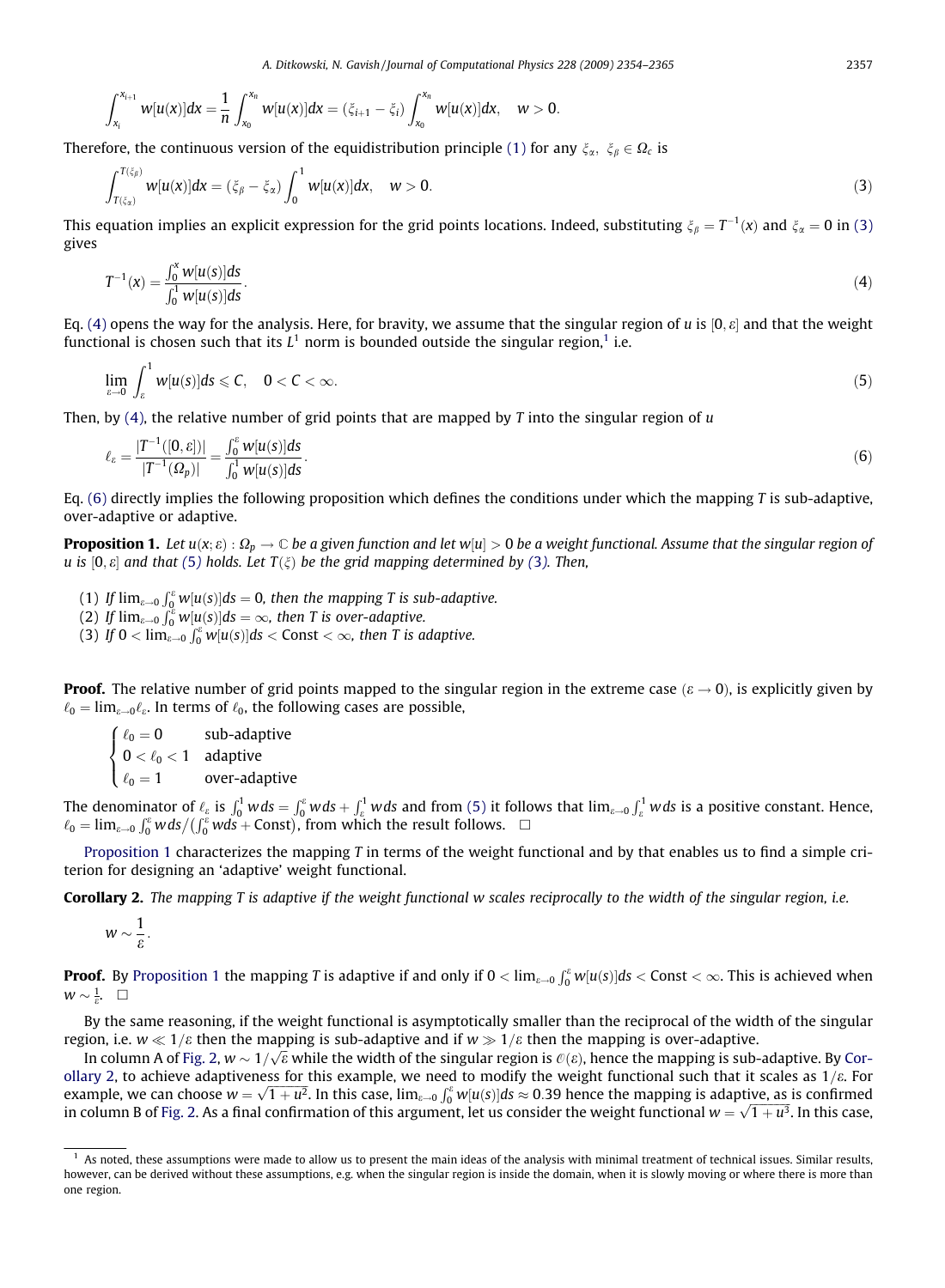<span id="page-4-0"></span>

**Fig. 3.** Plot of  $u = e^{-(x/\varepsilon)^2}$  with  $\varepsilon = 0.025$  on a distributed grid determined by successive applications SGR processes with weight functional (7). (A)–(C): Result of first, second and third application of SGR process, respectively.

 $w \sim 1/\varepsilon^{1.5}$ , i.e. it is larger in scale than  $1/\varepsilon$ . Therefore, we expect the mapping to be over-adaptive, as, indeed, confirmed, in column C of [Fig. 2](#page-2-0).

We note that the design of the adaptive weight functional for column B of [Fig. 2](#page-2-0) relied not only on [Corollary 2](#page-3-0), but also on a priori knowledge of the relation between the amplitude and the width of the singular region in  $u$ . As a result the resulting weight functional is not robust. In contrast, the weight functional

$$
W_{solution} = \sqrt{1 + \frac{|u'(x)|^2}{\|u\|^2} + \frac{|u''(x)|}{\|u\|}}
$$
(7)

gives a direct measure to the gradients of the solution and does incorporate any a priori knowledge of the solution, hence it is robust. We note that the purpose of the second derivative is to avoid grid under-resolution around local extremum points of the solution where  $u'(x) = 0$ .

The key result of this section is a simple criterion for the design of adaptive weight functions. When using such a properly designed weight functional, a single application of the SGR process is sufficient to successfully adapt the grid distribution to the solution.

# 3. Semi-static adaptive grid method

In this section, we present a semi-static adaptive grid method for singular problems. As noted, the general outline of such a method is as following: Initially, the PDE is solved on a uniform grid until at some time,  $t_1$ , the solution fails to meet some smoothness criterion. Then the grid is redistributed, i.e. a mapping  $T_1$  from the uniform computational grid  $\{\xi\}$  to a non-uniform physical grid is found and applied to the solution. Note that as a result, the solution becomes a non-singular (i.e. not localized) function  $u(t_1, \xi) = u(t_1, T_1(\xi))$ , see [Fig. 1\(](#page-1-0)C). Therefore, it is possible to continue the simulation with a sufficiently smooth solution. This process is repeated such that the kth iteration is as following:

- (1) The PDE is solved for  $u(t, T_k(\xi))$ , where  $T_k(\xi) = T_1(T_2(\cdots T_k(\xi)))$ , until at some time  $t_k$  the solution fails to meet some smoothness criterion.
- (2) A mapping  $T_{k+1}$  is found such that  $u(t_k, \overline{T}_k(T_{k+1}(\xi)))$  is smooth enough.
- (3) Return to (1).

Note, that the analysis of the semi-static adaptive grid method is problem-dependent, as it is affected by the dynamics of u. Hence, we cannot follow the analysis of Section 2, which is for stationary problems, to analyze the semi-static adaptive grid method. However, we can study a stationary version of the semi-static adaptive grid method, which involves successive applications of the stationary grid redistribution (SGR) process, for a given function.<sup>2</sup> Following the analysis of Section 2 for this stationary problem shows that as each SGR process is applied more grid points are attracted into the singular region and that eventually all grid points are attracted into the singular region. In Fig. 3, we observe this phenomena numerically and observe that after only three iterations, almost all grid points are mapped into the singular region. In particular, we observe that grid resolution outside the singular region is lost.

<sup>2</sup> This stationary version arises in the IGR method.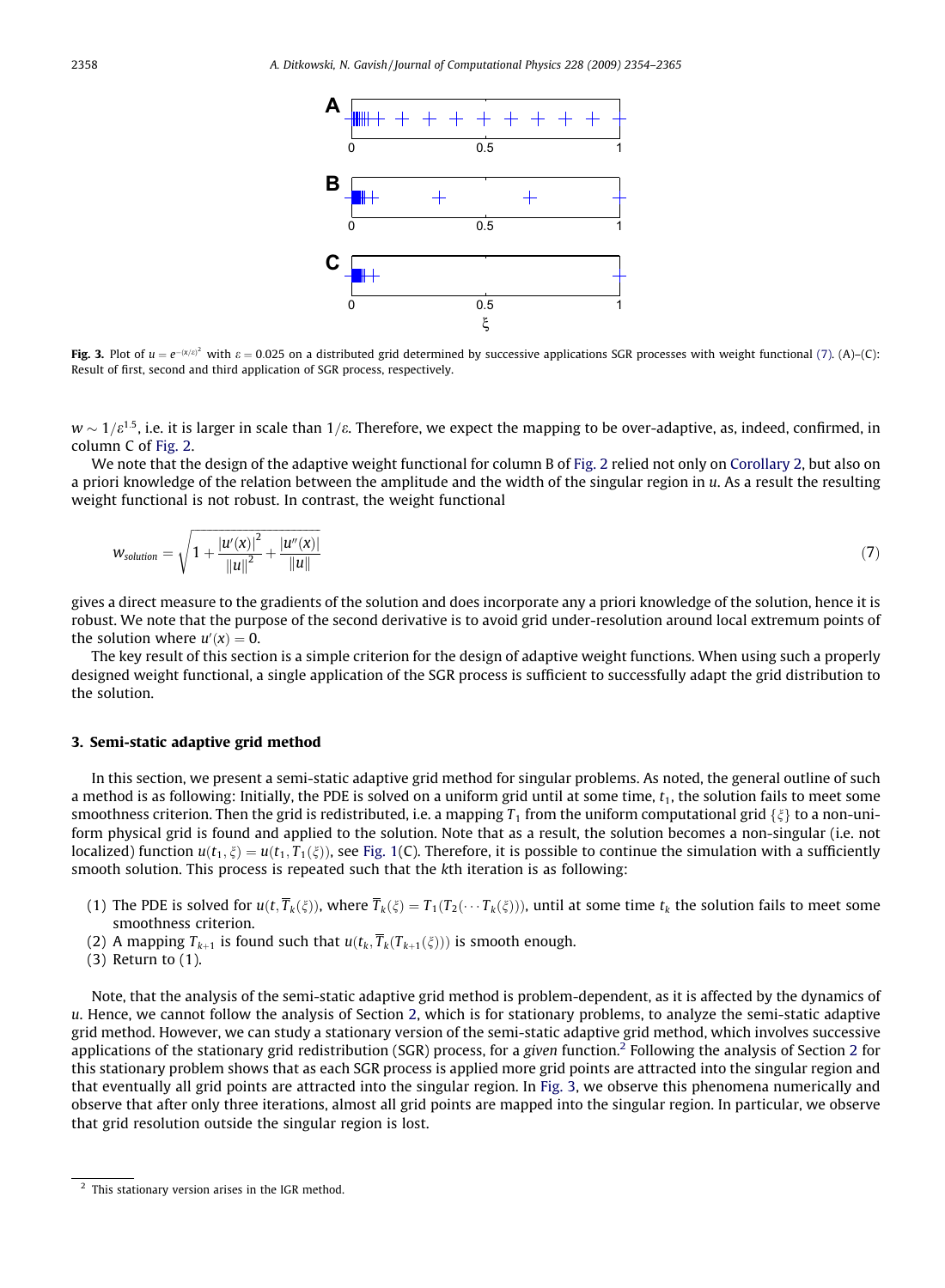<span id="page-5-0"></span>

Fig. 4. Plot of  $u = e^{-(x/\varepsilon)^2}$  with  $\varepsilon = 0.025$  on a distributed grid. Grid was repetitively distributed six times with  $\varepsilon = 0.025$  with weight functional (8). (A)  $\gamma = 1$ ; (B)  $\gamma = 0.75$ ; (C)  $\gamma = 0.25$ .

# 3.1. Control of grid resolution at non-singular regions

To the best of our knowledge, no semi-static adaptive grid method controls the maximal grid spacing. Our approach for doing so is as follows: We add to the weight functional a penalty w<sub>penalty</sub> for the low grid resolution, i.e. we increase the value of the weight functional in regions of large grid spacing. As a result, grid points are attracted into regions of high weight values which correspond to large grid spacing. The resulting weight function is

$$
V[u(\mathbf{x})] = \gamma \frac{W_{solution}[u(\mathbf{x})]}{\int_0^1 w_{solution}[u(\mathbf{x})]d\mathbf{x}} + (1 - \gamma) \frac{W_{penalty}[T(\xi)]}{\int_0^1 w_{penalty}[T(\xi)]d\xi},
$$
\n(8)

where  $w_{solution}$  is given by [\(7\)](#page-4-0),

 $\mathcal{U}$ 

$$
w_{\text{penalty}}[T(\xi)] = \sqrt{1 + |T'(\xi)|^2},
$$

and  $\gamma$  is a new parameter for the grid resolution.

To demonstrate the control of grid spacing, we consider the singular function  $u=e^{-(x/\varepsilon)^2}$  where  $\varepsilon=$  0.025. We first find the grid mapping by repetitively redistributing the grid six times with no control of grid spacing, i.e. using the weight functional (8) with  $\gamma = 1$ . In this case, it can be seen that all 20 grid points are mapped into the singular region, see Fig. 4(A). To control the grid spacing, we set  $\gamma = 0.75$  and show that for this value approximately 15 out of the 20 points are mapped into the singular region, see Fig. 4(B). Finally, we set  $\gamma = 0.25$  and show that 6 out of the 20 grid points are mapped into the singular region, see Fig. 4(C). Therefore, the weight functional (8) provides a simple and efficient way to avoid loss of grid resolution in the outer region. Moreover, it provides approximate control of the spread of grid points between the singular region and the outer region using the parameter  $\gamma$ .

# 4. Simple steps to the implementation of the SGR method

We now describe the steps to implement the SGR method for the numerical computation of time evolution problems of the form

$$
u_t(x) = f(t, x, u, u_x, u_{xx}), \tag{9}
$$

where  $x$  is the physical variable.

The implementation consists of three simple steps:

- (1) Transform the PDE for  $u(x)$  to a PDE for  $u(\xi)$ .
- (2) Add a monitoring mechanism for the smoothness of the solution to determine when grid redistribution is needed.
- (3) Incorporate the SGR process into the scheme:
	- (a) Find a new grid mapping  $T$  when necessary.
	- (b) Project the solution on the new grid and update operators.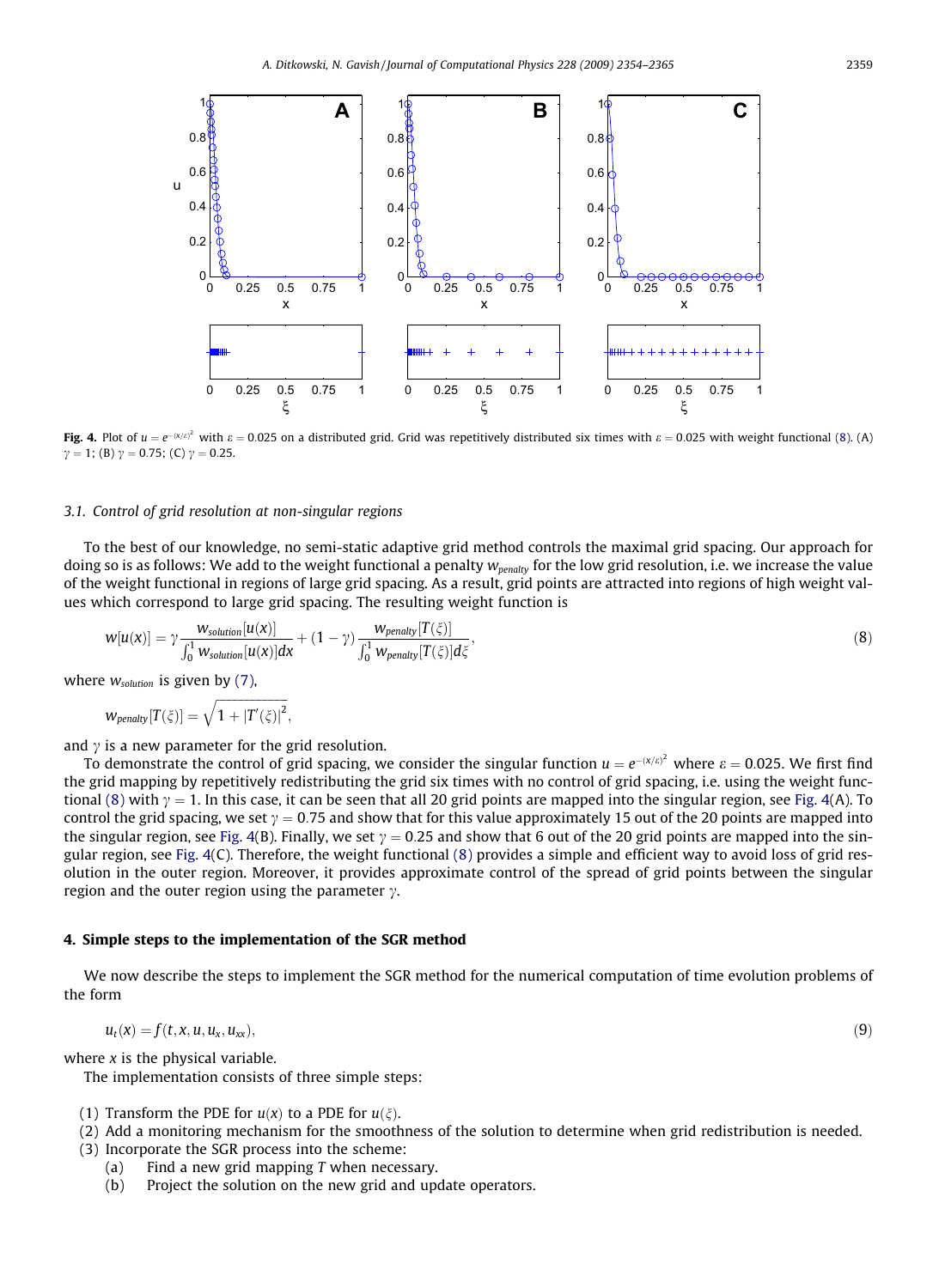Note that the difference between the implementation of the SGR method and other adaptive method is only in step (3a). However, to make it easier for the reader we also briefly describe steps (1), (2) and (3b) and refer the reader to Ceniceros and Hou [\[6\]](#page-11-0) and Ren and Wang [\[15\]](#page-11-0) for more details.

Note that this section includes examples of Matlab code. In this context, we use the notation  $(x, u)$  to refer to vectors x and u that represent the function  $u(x)$ .

# 4.1. Step (1) – transforming the PDE for  $u(x)$

Transforming the PDE for  $u(x)$  to a PDE for  $u(\xi)$  using the mapping  $x = T(\xi)$  is by expressing PDE [\(9\)](#page-5-0) in terms of  $\xi$ , i.e. derivatives of x are expressed as derivatives of  $\zeta$ . For example,  $u_x = u_{\zeta} \zeta_T = u_{\zeta}/T_{\zeta}$ . Using this procedure, the PDE [\(9\)](#page-5-0) becomes

$$
u_t(\xi) = u_t(T(\xi)) = f\left(t, T(\xi), u(T(\xi)), \frac{u_{\xi}}{T_{\xi}}, \frac{u_{\xi\xi}}{T_{\xi}^2} - \frac{u_{\xi}T_{\xi\xi}}{T_{\xi}^3}\right).
$$
\n(10)

# 4.2. Step (2) – add a monitoring mechanism for the solution smoothness

As noted in Section 3, grid redistribution is applied when the solution fails to meet some smoothness criterion. We use the smoothness criterion  $\|u'(\xi)\|_\infty<$  TOL. Note that often  $u'(\xi)$  is already calculated for solving the PDE, hence the monitoring overhead is minimal.

# 4.3. Step (3a) – finding the grid distribution

To find the grid mapping T for a given function  $u$  and for a chosen weight functional  $w[u]$ , we first calculate  $T^{-1}(x)$  from [\(4\)](#page-3-0) and then find its inverse. As noted in Section 2, this method is easier than finding T directly, i.e. without first finding  $T^{-1}$ , as done in existing methods [\[15\]](#page-11-0), since it does not involve solving a nonlinear ODE.

A possible Matlab code for calculating the inverse mapping  $(x, invT)$  for a given weight functional  $(x,w)$  is

0001 invT = cumsum(w)  $-w(1)$ ; 0002  $invT = invT/invT(end)$ ;

This code implements the integration in [\(4\)](#page-3-0) using the rectangular rule. Note, that there is no need to apply a high order rule for the numerical integration of  $\int_0^x w(s)ds$ , since the exact location of each grid point is less important as long as the grid points concentrate in singular regions.

To find the inverse of  $T^{-1}$ , we note that, from a computational point of view, the inverse of  $T^{-1}=(\text{x, invT})$  is simply  $T = (\text{invT}, x)$ . However,  $(\text{invT}, x)$  is defined on a non-uniform grid  $\text{invT}$ . It is more convenient to define  $T = (\text{invT}, x)$  on the uniform grid  $\xi$ , to do so, we interpolate (invT,x),

```
0003 T = interpl(invT, x, xi,'pchip');
```
We use the pchip option which ensures that the interpolation is monotonic on the expense of its smoothness and accuracy. The reason is that it is vital for T to be monotonic, i.e. that the order of grid points is kept, while it is less important to calculate T very accurately.

#### 4.4. Step (3b) – after the grid distribution is found

After the SGR process is applied and a new mapping T is found, it is necessary to calculate the solution<sup>3</sup> on the new computational grid, i.e. to find  $u(\xi) = u(T(\xi))$ . A possible Matlab command for doing so by interpolation is

```
0004u =interpl(x_i, u, T, 'spline');
```
In addition, it is highly recommended to calculate and store the accumulated mapping  $\overline{T}_k$  after the grid redistribution. This is required in order to recover the solution  $u(x)$  on the physical domain. A possible Matlab command for calculating  $\overline{T}_{k+1}(\xi) = \overline{T}_k(T(\xi))$  is

0005 accumulatedT = interp1(xi,accumulatedT,T,'pchip');

In case the numerical integration depends on the solution in previous time steps (e.g. leap frog or predictor-corrector schemes), the solution in those previous times should also be projected to the new grid.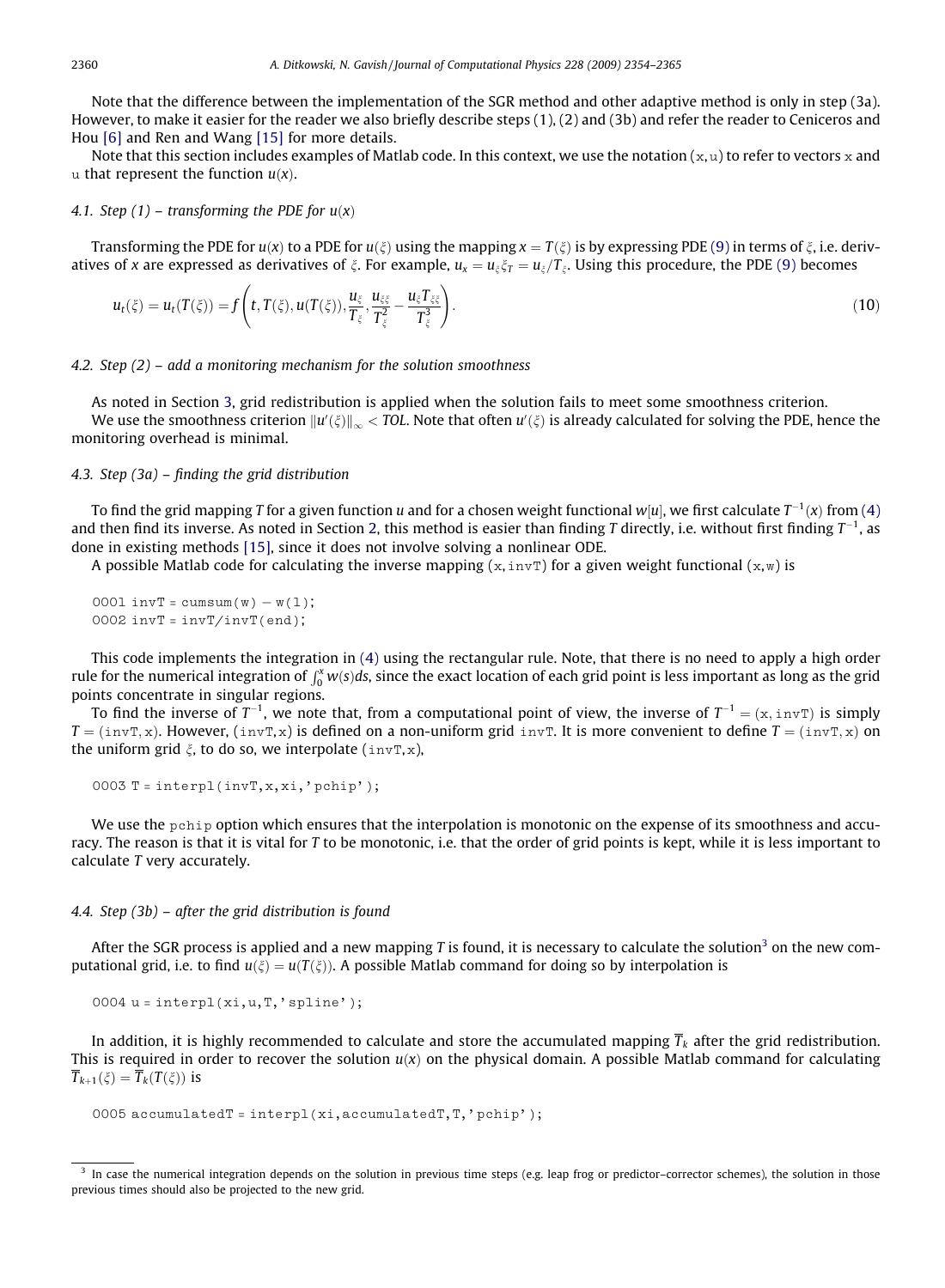<span id="page-7-0"></span>The physical solution is therefore represented by the vectors (accumulatedT,u).

Finally, it is necessary to transform the PDE to the new computational' coordinates, i.e. find the PDE for  $u(\xi) = u(\overline{T}(\xi))$ where  $\overline{T}$  is the new accumulated mapping, see Section 4.1 for more details.

#### 4.5. Additional considerations for implementation – noise

Any numerical scheme introduces numerical noise to the solution of the scheme. Since noisy regions are characterized by large derivatives, the grid redistribution process tends to move grid points toward noisy regions instead of moving them toward singular regions of the solution. Therefore, the grid redistribution process becomes less efficient, or may even fail, in the presence of noise.

To minimize the phenomenon of grid points concentration in noisy regions, it is possible to construct the weight functional based on a smoothed solution. That is to calculate  $w=w[u_{smoothed}]$  instead of calculating  $w=w[u].$  After the new grid transformation is calculated, the simulation is continued with the original non-smoothed solution. In this way, the grid redistribution process is 'blind' to noise in the solution.

#### 5. Example – NLS equation

We now demonstrate the efficiency and robustness of the stationary grid redistribution (SGR) method, described in Section 3, and compare it to the iterative grid redistribution (IGR) method of Ren and Wang [\[15\].](#page-11-0) To do so, we solve the radially symmetric nonlinear Schrödinger equation (NLS),

$$
iu_t(t,r) + \Delta u + |u|^{2\sigma}u = 0, \quad \Delta = \partial_{rr} + \frac{1}{r}\partial_r, \quad \sigma \ge 1,
$$
\n(11a)

in the domain  $r \in \Omega_p = [0,r_{bound}]$  and  $t > 0$  with boundary conditions

$$
u(0,r) = u_0(r), \quad u_r(t,0) = 0, \quad u(t,r)|_{r=r_{bound}} = 0. \tag{11b}
$$

It is well-known that the NLS admits blowup solutions, i.e. solutions that become singular in a finite time (see [\[19\]](#page-11-0) for a review). Various methods had been developed for solving the equation very close to blowup time. The dynamic rescaling method [\[13\]](#page-11-0) with approximate boundary conditions [\[12\]](#page-11-0) has been a very successful method for solving the blowup solutions of the radially symmetric NLS. This method exploits the known self-similar structure of the collapsing part of the solution near the singularity, which is of the form

$$
|u|\sim \frac{1}{\epsilon^{\frac{1}{\sigma}}}R\Big(\frac{r}{\epsilon}\Big),\quad 0<\epsilon\ll 1.
$$

In particular, the method relates the shrinking transverse width of the solution to the increase in its norm [\[13\].](#page-11-0) Therefore, the solution is computed on a fixed computational grid, which in physical space corresponds to a solution on a domain that shrinks uniformly toward the singularity. More general methods, which do not assume an a priori knowledge of the asymptotic behavior of the solution are the adaptive methods. A moving (dynamic) adaptive mesh method was developed by Budd et al. [\[5\]](#page-11-0). Later the semi-static iterative grid redistribution (IGR) method was introduced in [\[15\]](#page-11-0) and further improved in [\[10,21\].](#page-11-0) Both methods were successfully used to solve the NLS with various blowup behaviors [\[4,8–10\]](#page-11-0) as well as cases of multiple blowup points [\[15\].](#page-11-0)

The computational domain  $\Omega_c$  is chosen to be [0,1]. Let  $T=r_{bound} \cdot T(\xi)$  be a transformation from the computational domain  $\Omega_c$  to the physical domain  $\Omega_p = [0,r_{bound}]$ . Then, the NLS in the computational domain becomes

$$
i u_t(t,\xi) + \Delta_{\xi} u + |u|^{2\sigma} u = 0, \quad \Delta_{\xi} = \frac{1}{r_{bound}^2 \cdot T_{\xi}^2} \partial_{\xi\xi} + \frac{1}{r_{bound}^2} \left[ \frac{1}{T T_{\xi}} - \frac{T_{\xi\xi}}{T_{\xi}^2} \right] \partial_{\xi}.
$$
 (12)

The transformed NLS (12) is solved using a standard Crank–Nicholson predictor–corrector scheme on a uniform grid with a variable time step. Based on the rescaled time variable used in the method of dynamic rescaling,

$$
\tau=\int_0^t\frac{ds}{\epsilon^2(s)},\quad \epsilon=1/\|u\|_\infty^{2\sigma},
$$

the variable time step is set to be  $dt = \varepsilon^2 d\tau$ , where  $d\tau$  is a fixed time step. We note that in the examples presented in this section,  $\varepsilon$  also serves a measure for the width of the singular region of the solution.

The weight functional is taken to be [\(8\)](#page-5-0) where, unless otherwise specified, the parameter  $\gamma$  of the weight functional (8) is set to 0.6. For this choice of  $\gamma$ , roughly 60% of the grid points are expected to be attracted to the singular region. The smoothness criterion is set so that the maximum amplitude of the gradient of u is smaller than some tolerance, i.e.  $\|u_{\xi}\|_{\infty} < \text{TOL}$ . In addition, unless otherwise specified, the number of grid points in the computational grid is taken to be 500.

We first use the SGR method to solve the NLS (11) in the domain  $\Omega_p=[0,1]$  with the initial condition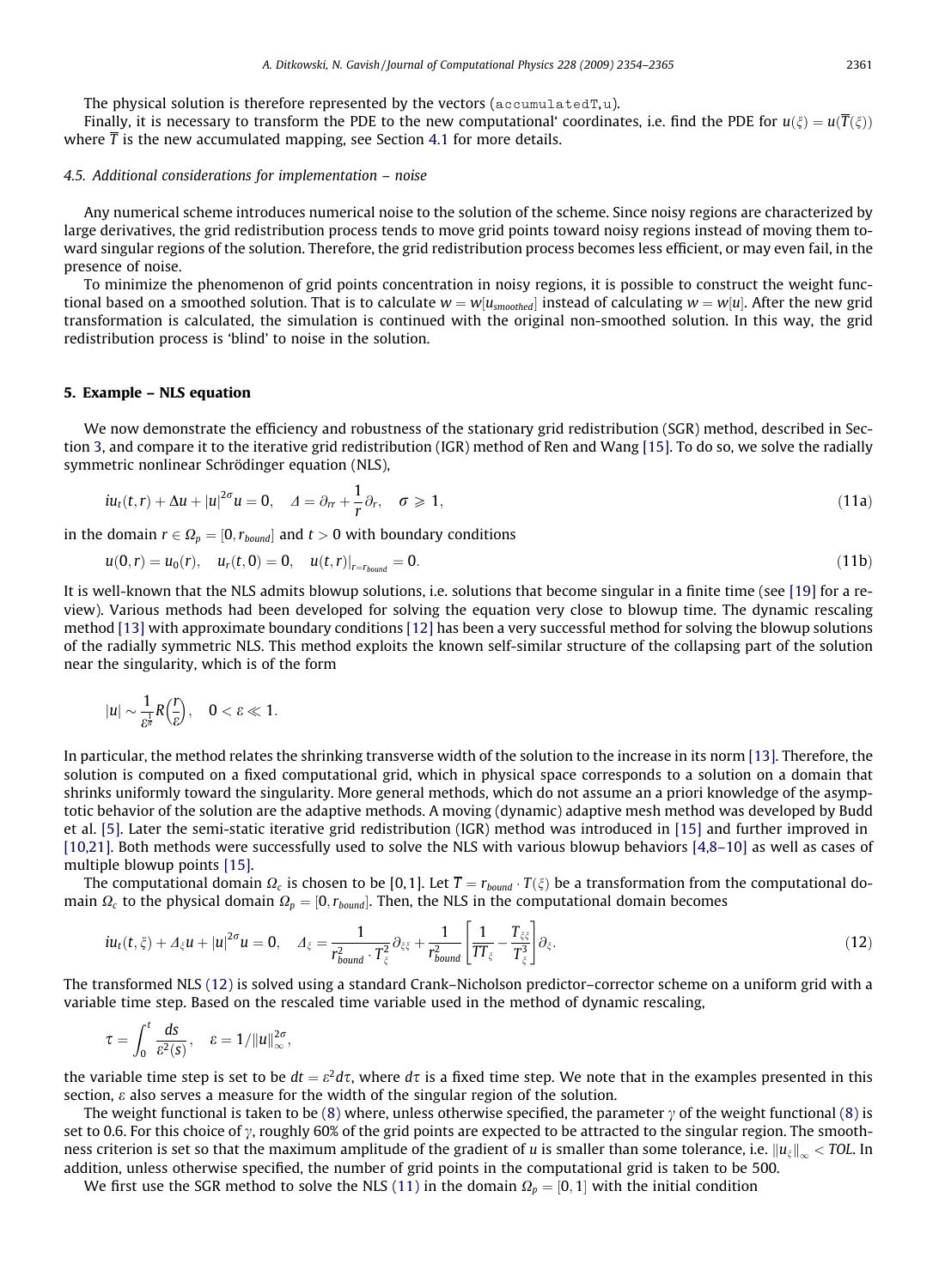$$
u_0=16e^{-(4r)^2}.
$$

$$
\tag{13}
$$

<span id="page-8-0"></span>The solution in this case maintains a peak-type (Townes) profile, i.e. it attains its global maximum at the origin, and becomes narrower in width and higher in amplitude as it collapses, see Fig. 5(A)–(C). In Fig. 5(D), we plot the absolute value of the solution after it focused by nine orders of magnitude. It can be seen that the solution is extremely localized around the origin. However, the solution is still well-resolved in the singular region which size is approximately  $10^{-9}$ , see Fig. 5(E). We note that approximately 65% are attracted to the singular region  $[0,10^{-9}]$  and the rest of the grid points are uniformly spread in outer region. As expected, the solution profile is in excellent agreement with the asymptotic (Townes) profile of the NLS, see Fig. 6.

In [Fig. 7,](#page-9-0) we plot the smoothness criterion  $\|u_\xi(t,\cdot)\|_\infty$  as a function of time. The sharp falls in  $\|u_\xi\|_\infty$  are due to grid redistributions. It can be seen that  $\|u_\varepsilon(t,\cdot)\|_\infty < T$ OL  $=15$  during all the simulation. Initially, the solution is smooth, but as it becomes localized, its gradient increases until it reaches the tolerance value. At this point, the grid is redistributed, and  $||u_{\varepsilon}||_{\infty}$ decreases by a factor of  $\approx$  3.

To show that our numerical results are insensitive to the choice of the smoothness criterion, we also run the code with the smoothness criterion  $\|w[u]\|_\infty$  < 30. The solution of this NLS simulation is in agreement with the solution obtained using the smoothness criterion  $||u_\xi||_{\infty} < \text{TOL} = 15$ , see Fig. 6.

To check for convergence, we also run the code with 50 grid points and observe that the solution profiles are in agreement, see Fig. 6. Note that even with such a small number of grid points, the solution is well-resolved in all the domain after it focused by a factor of  $10^9$ , see [Fig. 8](#page-9-0).

Our computations were preformed on an Intel Core2 1.86 GHz PC running Matlab 2007a. The elapsed time for the simulations with 500 grid points with the smoothness criterion  $\|u_{\xi}\|_{\infty}$  < TOL was only 9.2 s. The time for the simulation using the smoothness criterion  $\|w[u]\|_\infty< T\text{OL}_w$  increases by 16% to 10.67 s. The simulations required 12 grid redistributions so that the 'overhead' of grid redistribution, i.e. the cpu time used by the SGR process, is less than 2% of the total cpu time.



Fig. 5. Solution of NLS with initial condition  $u_0$  given by (13) at times (A)  $t = 0$ , (B)  $t = 0.1$ , (C)  $t = 0.12$  and (D)  $t = 0.145$  ( $\varepsilon \approx 1.12 \times 10 - 9$ ), markers are the projection of grid points. (E) Same data as in D in singular region. The simulation is conducted with 500 grid points using the SGR method.



Fig. 6. Rescaled solutions  $\epsilon u(r/\epsilon)$  at the ending time of the simulation of Fig. 5 with smoothness criterion  $||u_r||_{\infty} \le 15$  with 500 grid points (dotted). A simulation with smoothness criterion  $\|w[u]\|_\infty\leqslant 30$  with 500 grid points (dashed), and a simulation with smoothness criterion  $\|u_\zeta\|_\infty\leqslant 15$  with 50 grid (+markers). Solid curve is the rescaled Townes profile. The four curves are nearly indistinguishable.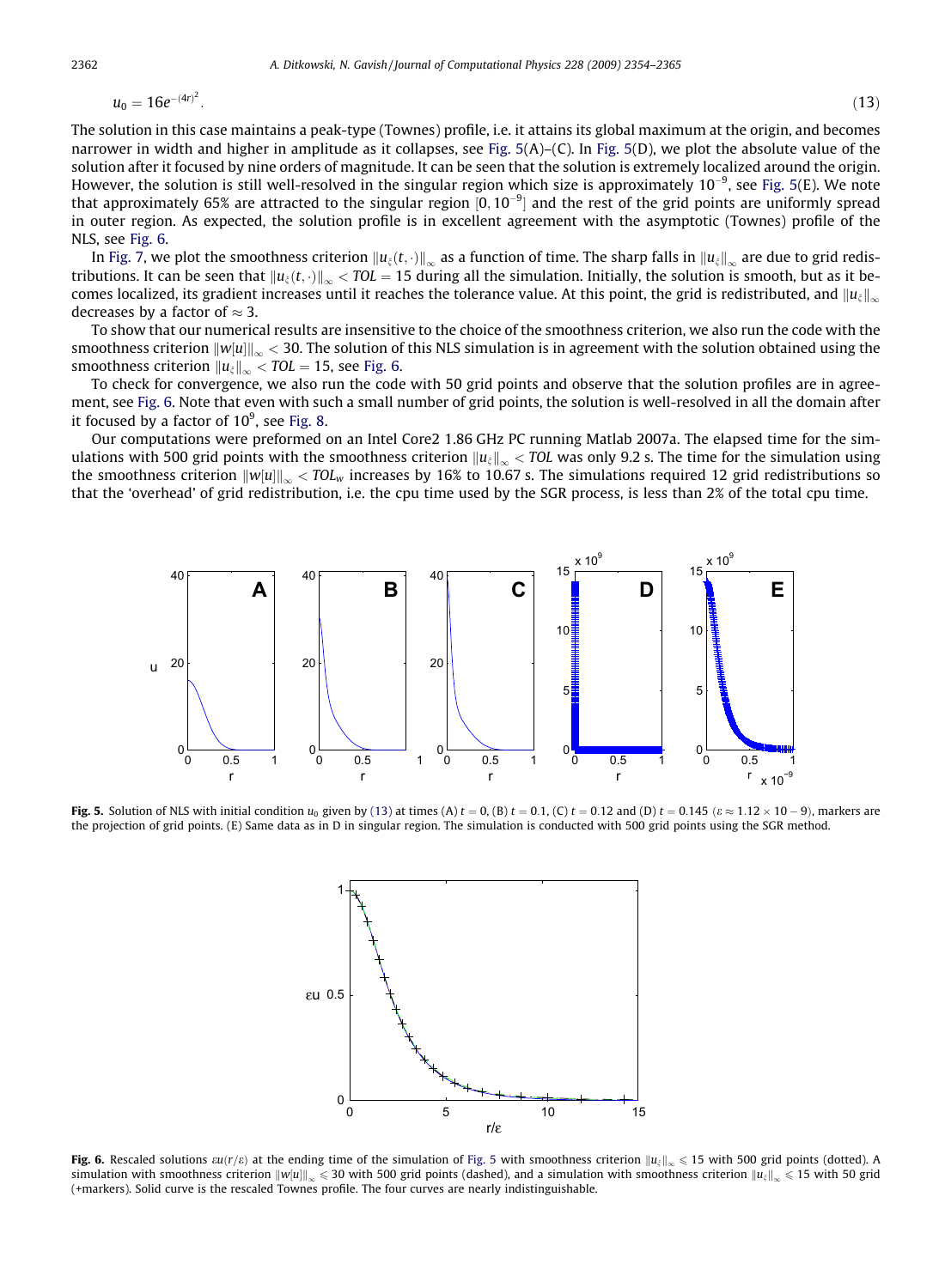<span id="page-9-0"></span>We now consider an example of a moving singularity region. To do so we solve the NLS [\(11\)](#page-7-0) with the initial condition [\[8,](#page-11-0) [Eq. \(28\)\]](#page-11-0)

$$
u_0 = G(r)e^{-i\frac{\alpha^2}{8}r^2}, \quad \alpha = 0.357,\tag{14}
$$

where  $G(r)$  is a ring profile, approximated [\[8\]](#page-11-0) by sech $(r - r_{max})$ , i.e. it attains its global maximum at some point  $r_{max} > 0$ ., see Fig. 9(A). Fig. 9(A)–(C) shows the initial stages of the ring collapse. In particular, the singular region of the solution is located around the ring peak  $r_{max}(t)$  which moves as the ring radius changes. We now continue this simulation for higher focusing levels using the SGR method. As expected, even at a focusing level of  $10^{10}$  the solution is well-resolved in both singular and outer regions, see Fig. 9(D) and (E). An overall of 85 grid redistributions were applied during the simulation. Note, that the only adjustment of the SGR method made for this simulation, is to increase the tolerance of the smoothness criterion from 15 to 35. This is done to reduce the frequency of the grid redistributions, which is relatively high due to the movement of the singular region.



Fig. 7. Smoothness criterion as function of rescaled time variable  $\tau$  for simulation with initial condition [\(13\)](#page-8-0) and for the cases A: Smoothness criterion  $\|\tilde{u}_{\xi}\|_{\infty} \leq 15$  with 500 grid points.



**Fig. 8.** Solution of NLS with initial condition  $u_0$  given by [\(13\)](#page-8-0) at time  $t=0.145\; (\varepsilon\approx 1.12\times 10^{-9})$ . Simulation is conducted with 50 grid points using the SGR method. (A) Physical solution  $u(r)$ . (B) Same data as in A in singular region.



Fig. 9. Solution of NLS with initial condition  $u_0$  given by (14) at times (A)  $t = 0$ , (B)  $t = 0.58$ , (C)  $t = 7.52$  and (D)  $t = 7.82$  ( $\varepsilon \approx 9.9 \times 10^{-11}$ ). (E) Same data as in D in singular region.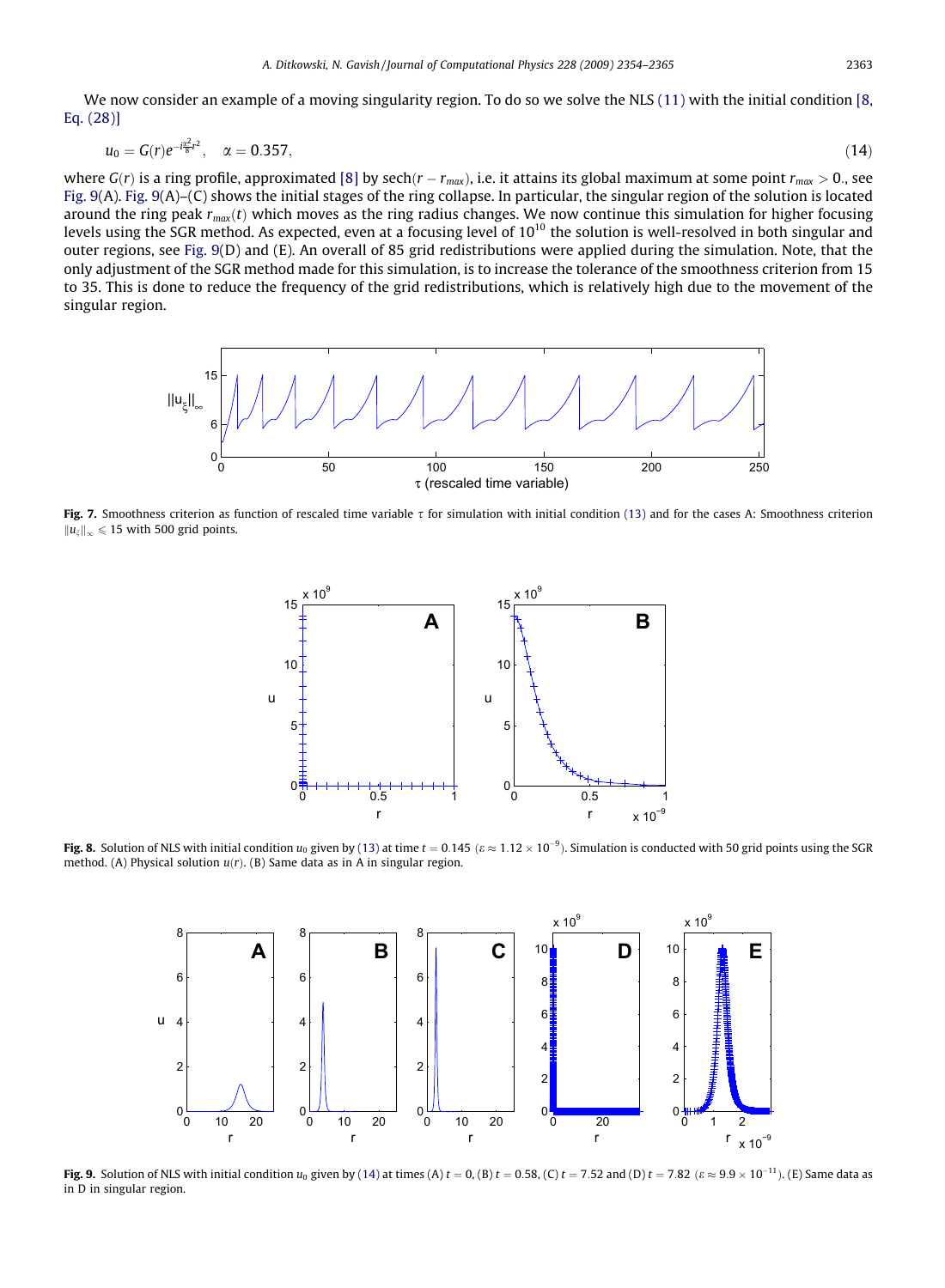Finally, we demonstrate the ability of our method to solve problems with multiple singular regions. To do so, we solve the NLS [\(11\)](#page-7-0) with  $\sigma = 2$  in the domain [0,1], and with the initial condition

$$
u_0 = P(r - 0.5; 0.01) + P(r - 0.75; 0.088), \quad P(r; \varepsilon) = \sqrt[4]{3} \text{sech}^{\frac{1}{2}}(2r/\varepsilon)/\sqrt{\varepsilon}.
$$
 (15)

The solution in this case collapses as two standing rings [\[14\]](#page-11-0), i.e. each of the rings becomes narrower in width and higher in amplitude, while their radii remains fixed, see Fig. 10.

In Fig. 11(A), we plot the absolute value of the solution after it focused (i.e. localized) by nine orders of magnitude, it can be seen that the solution is localized around two points,  $r_{max}^{(1)}\approx 0.49$  and  $r_{max}^{(2)}\approx 0.72$ . Note that the inner ring collapsed slightly faster than the outer ring. In Figs. 11(B) and 11(C), we plot  $|u(x)|$  around each of the ring peaks and show that the solution is well-resolved in those regions. To the best of our knowledge, it is the first time a double standing ring collapse in the NLS is numerically observed.

In this section, we presented three different simulations which were successfully conducted using the SGR method. The only adjustment of the SGR method in the different cases was in the tolerance of smoothness criteria.

We also ran these simulations using the IGR method. In this case, each problem required adjustment of the weight functional, and even for successful choices of weight functionals, grid resolution in the outer region was lost. For example, the following, slightly over-adaptive, weight functional

$$
w_1 = \sqrt{1 + 1.5 \frac{|u'|^2}{\|u\|_{\infty}^2} + 0.1 \frac{|u''|^2}{\|u\|_{\infty}^2}},
$$

is used in NLS simulations [\[22\]](#page-11-0). Using it for the simulation of the collapsing Townes profile, see [Fig. 5](#page-8-0), was successful but resulted in lose of grid resolution in the outer region (data not shown). However, using this same weight functional for the simulation of the collapsing ring, see [Fig. 9,](#page-9-0) lead to failure of the simulation after a focusing factor of  $\sim$ 300 (data not shown).



**Fig. 10.** Solution of NLS with initial condition  $u_0$  given by (15) at times (left to right):  $t = 0$ ,  $t = 6.46 \times 10^{-4}$  and  $t = 6.59 \times 10^{-4}$ .



Fig. 11. Solution of NLS with initial condition  $u_0$  given by (15) at time  $t = 6.62 \times 10^{-4}$  ( $\varepsilon \approx 9.9 \times 10^{-11}$ ). (A) Physical solution  $u(r)$ . (B) Same data as in A in singular region around  $r_{\rm max}^{(1)}\approx 0.49$ . (C) Same data as in A in singular region around  $r_{\rm max}^{(2)}\approx 0.72$ .